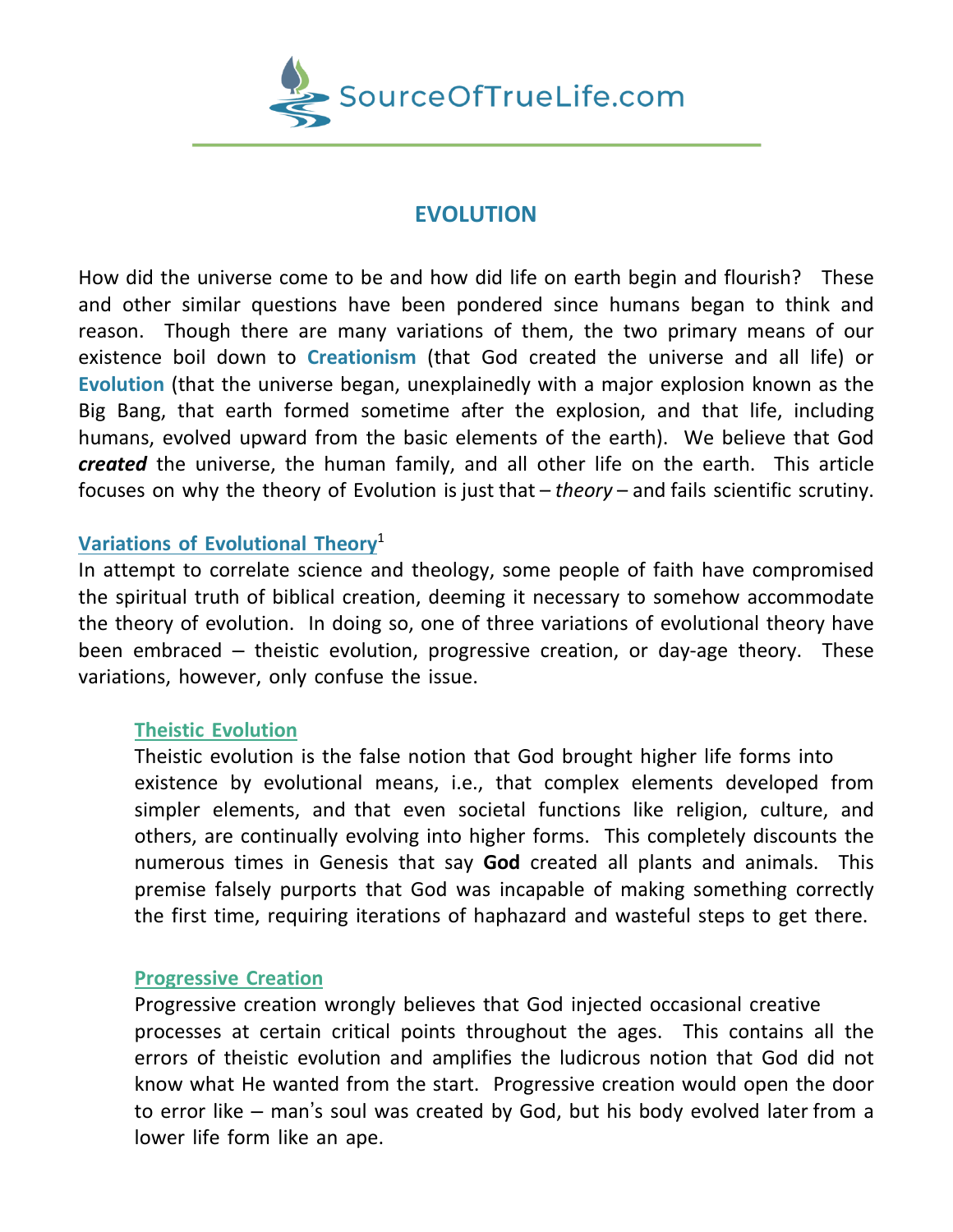### **Day-Age Theory**

The Day-Age theory suggest that the *days* of creation in Genesis are to be understood as the *ages* of geology. But the word used in Genesis for day is "yom." Yom and its plural "yamim" are consistently used in the Hebrew text of the Old Testament to mean a literal day or days. Neither yom or yamim suggest a succession of time, such as a first day, then a second day, or beyond.

Throughout the Genesis account at the end of most *days* of creation, God declares the work *good*. And at the end of the sixth and final day (yom) of creation, "God saw all that he had made, and it was *very good*" **(Genesis 1:31).** It is inconceivable that God would declare His work *very good* if it was going to require billions of years of refinement.

## **The Fallacies of Evolution**

Englishman Charles Darwin (1809-1882) theorized that all forms of life descended from common ancestors. Darwin and Alfred Wallace introduced the theory of natural selection. In 1859, Darwin published his theory of evolution in a book entitled "*On the Origin of Species*." By the 1870s, the scientific community and others embraced his theory as fact. By the 1950s, a broader consensus believed natural selection was the basic mechanism of evolution. Unfortunately, there are many fallacies with the theory of evolution<sup>1</sup>. Following are the most glaring.

**Darwin never supplied detailed facts to support his theory.** 2 Here is what Darwin said in the introduction of his book about *facts* that would prove his theory:

"I can here give only the **general conclusions** at which I have arrived, with a few facts in illustration, but which, I hope, in most cases will suffice. **No one can feel more sensible than I do of the necessity of hereafter publishing in detail all the facts**, with references, on which my conclusions have been grounded; and **I hope in a future work to do this**."

He never did. His supporting facts were never found, compiled, or published for good reason. They do not exist. Nonetheless, others built upon his faulty foundation. In the eyes of many, evolution remains an unproven theory built on speculation, observations, and opinions – not science.

**Natural selection assumes life** *evolves* **(upward) when, in reality, life** *devolves* **(downward).** <sup>3</sup> All life forms are in a constant state of decay once they are born or germinate. This is stated scientifically in the  $2^{nd}$  Law of Themodynamics – that all systems degenerate from order to disorder. This is also stated biblically  $-$ "For the heavens will vanish away like smoke, the earth will grow *old like a*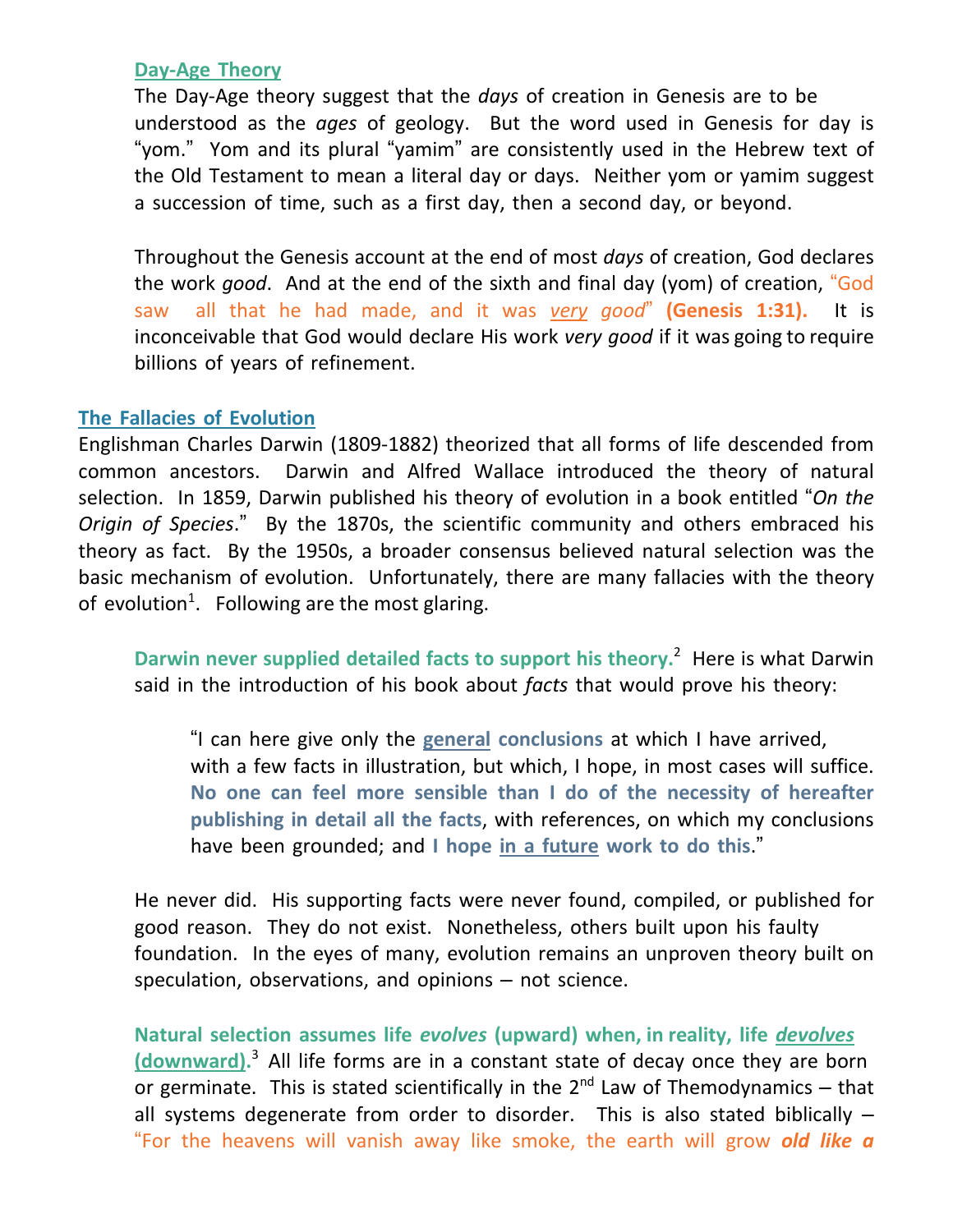*garment*" **[\(Isaiah](https://biblia.com/bible/nkjv/Isa%2051.6) 51:6),** and "You, Lord, in the beginning laid the foundation of the earth, and the heavens are the work of Your hands. They will perish, but You remain; and they will all *grow old like a garment"* **[\(Hebrews](https://biblia.com/bible/nkjv/Heb%201.10-11) 1:10-11).**

**There is no intermediary fossil record**. 2 You would think that if Darwin's theory of evolution was proven science that fossils would exist reflecting intermediate life between less evolved species (monkeys) and more evolved species (humans). There are no fossils for the many stages that would be required to move upward from monkeys to humans. They have never been found. This is also true for *every* species. No intermediary fossils exist. As well, attempts to declare the skulls or skeletons of 'cave men' as part of an intermediary existence have proven deceptive and fraudulent.

#### **Closing Thoughts**

The omniscient (all-knowing), omnipotent (all-powerful), and omnipresent (in all places at all times) **God** of the universe **created all life**. The biblical account states it clearly. Humans in their fallen state throughout history have worked, deceptively, to invalidate Creationism. The theory of evolution is at the center of that deception.

This is an introduction on the subject of **Evolution***.* Here is a more exhaustive list of other detailed resources you may wish to explore:

1 **[Evolution](https://www.icr.org/article/evolution-bible/) and the Bible | The Institute for Creation Research (icr.org)**

2 **Creation vs Evolution [\(crcnh.org\)](https://crcnh.org/downloads/youth-ministry/ppt-lessons/Creation-vs-Evolution-SS.pdf)**

3 **Second Law of Thermodynamics [\(allaboutscience.org\)](https://www.allaboutscience.org/second-law-of-thermodynamics.htm)**

**Evolution: The Biblical View [\(nwcreation.net\)](http://www.nwcreation.net/course/evolution.html)**

**Is Biologos's ["Evolutionary](https://www.calvary.edu/biologoss-evolutionary-creation-biblical-position/) Creation" A Biblical Position? - Calvary University**

**Bible and [Evolution](https://www.faithfacts.org/evolution-or-creation/bible-and-evolution-conflict) Conflict - Faith Facts - Faith Facts**

**Biblical Creation and the Theory of [Evolution](https://www.alpinebible.com/2015/05/biblical-creation-and-the-theory-of-evolution/) | Alpine Bible Church**